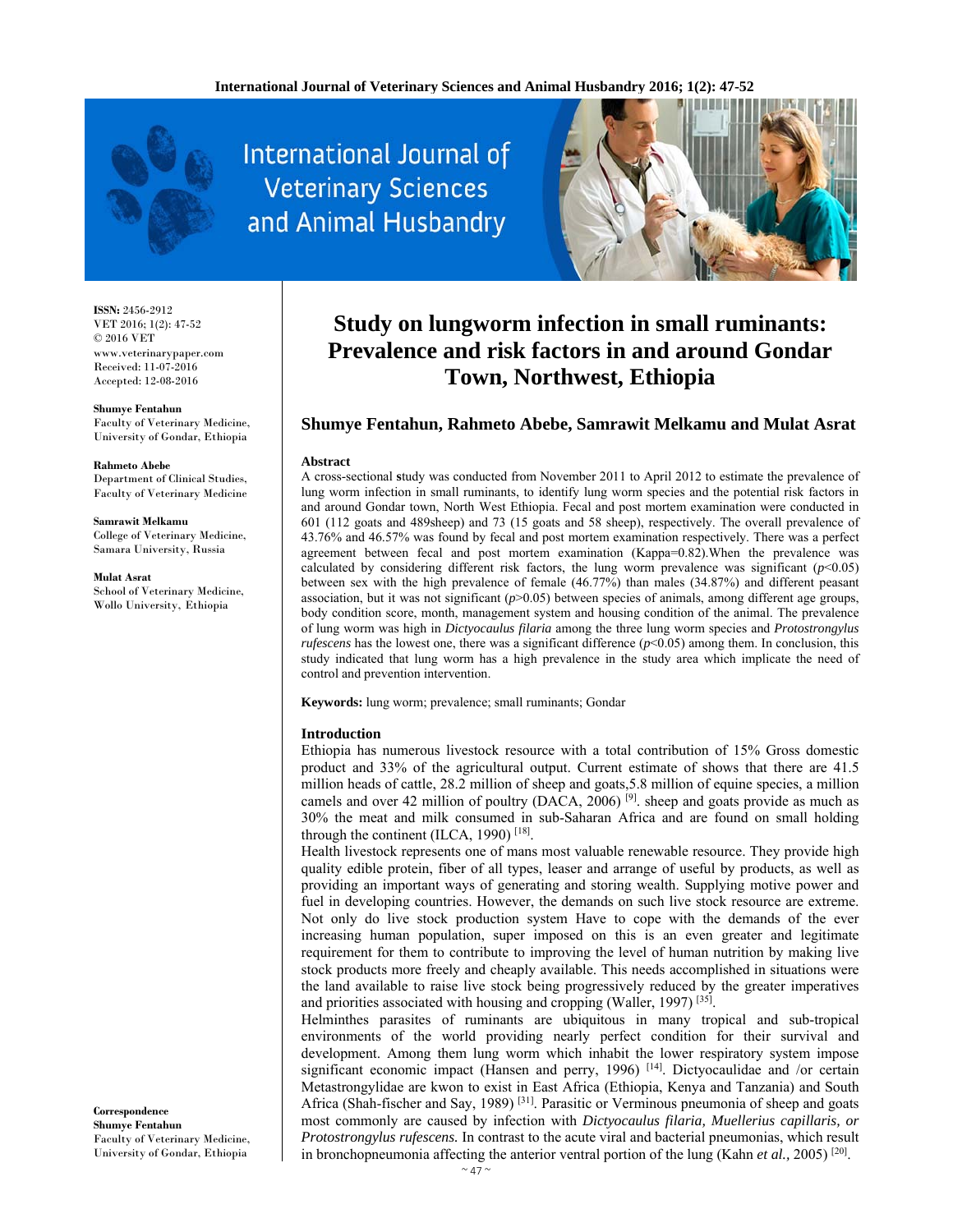*Dictyocaulus filaria* is the most important lung worm of sheep and is commonly associated with chronic syndrome of coughing and unthriftiness with usually affects lambs and kids (Urquhart *et al.,* 1996) [38]*. Muellerius capillaris* is a common lung worm of sheep and goats but infestation rarely leads clinical diseases (Jones *et al.*, 1996)<sup>[19]</sup>. According to Pugh, 2002 [26]; *D. filari*a is the most pathogen. *M. capillaris* is the most common and the least pathogenic, and *P. rufescens* is intermediate in pathogenicity. Infestation with *Dictyocaulus filaria, Muellerius capillaris* and *Protostrongylus rufescens* are all encountered in lambs 4-6 months of age are most severely affected but sheep of all ages are susceptible to lung worm infestation (Blood *et al.,* 1983) [6].

*Dictyocaulus filaria* have direct life cycle where as *Protostrongylus and Muellerius* have in direct life cycles and rely on variety of snails and slugs to serve as intermediate hosts (Kahn *et al.*, 2005)<sup>[20]</sup>. The life cycle of helminthes parasite of lungs are completed through the passage of their eggs or larvae up on the air way to the pharyngeal region, from which they are swallowed and passed to the out side environment in the faeces. Because of their dependence on fecal transmission, parasitism of lungs and air ways is often diagnosed by microscopic examination of faeces. The baermann technique can used to recover the larvae of lung worm from faeces (Hendrix, 1998) [15]. Pasture provide the link between the free living and parasitic phase of nematode parasite of grazing livestock. At different level of growth, pastures species may facilitate, or impede survival of free living population, the establishment of parasite burden and lessen or intensify the effect parasites in livestock (Waller, 1997) [35].

There for the objective of the study are (1).To estimate the prevalence of lung worms (2).To identify the potential risk factors(3).To identify the species of lung worms (*D. filaria, M. capillaris and P. rufescens).* 

### **Materials and Method Study area**

The study was conducted in and around Gondar town, which is the center of north Gondar zone in Amhara regional state. The town is located at the North-west part of Ethiopia at a distance of about of 748 km from the capital of Ethiopia. The average altitude of the area is 1967m above sea level and the latitude and longitude of the area is 12.4<sup>0</sup>N and 27.3<sup>o</sup>E, respectively. The topography of Gondar is generally marked by the presence of numerous mountains, plateaus, hilly and sloppy area and rivers and the main topographic category of the area is Weina degas (mid land). The average rain fall of the area is estimated about 1000 mm and the short rains occur during March, April, and May, while the long rainy season extends from June to September. The average maximum and minimum daily temperature is 22-30.7  $\mathrm{^0C}$  and 12.3-17  $\mathrm{^0C}$ , respectively (NGZ ARDO, 2009)  $[24]$ .

#### **Study animal**

The study animals were randomly selected small ruminants (sheep and goats) in the study area, which are kept under the traditional husbandry system. Both sexes and all age groups were included during sampling. Generally the proportion of males to females was small in any flock and the number of goats is small in the area. These animals originated from peasant association in and around Gondar town.

#### **Study Design and Examination Method**

A cross sectional study was carried to determine the prevalence of lung worm infection in small ruminants, to identify lung worm species and the potential risk factors in and around Gondar town from October, 2011 to April, 2012. The study was conducted based on Fecal and post mortem examination. Species of animals, age groups, body condition score, month, management system and housing condition of the animal were considered as potential risk factors

#### **Sample size and sampling procedure**

The sampling size for the study was determined by using simple random sampling technique (Thrusfield, 2005)  $^{[35]}$ . During calculation of the sample size, an expected prevalence of 37% was taken based information from a previous study at Dessie and Kombolcha (Regassa *et al.,* 2009) [29]. The following formula was used to calculate the sample size:

$$
n = \frac{1.96^2 (p(1-p))}{d^2}
$$

Where,

n= sample size

p= Expected prevalence

d= Desired level of precision (5%)

Therefore, n= 
$$
\frac{1.96^2 (0.37(1-0.37))}{(0.05)^2} = 358
$$

The sample size calculated was 358 but in order to increase the accuracy of the study the number of the animals was increased to 601 (112 goats and 489 sheep).

#### **Study methodology**

Coprological examination**:** Fecal samples were taken directly from the rectum of randomly selected animals using disposable glove. Then the samples were placed in labeled plastic sampling bottles separately and taken to the laboratory in cool box. In the laboratory, the fecal sample was screened for the presence of lung worm larvae  $(L_1)$  by using the modified Baermann technique (Kassi, 1999; Zajac and Comboy, 2006)  $[21, 39]$ . The procedure was as follows: 10gram of feces was placed in a piece of double-layer cheese cloth, which was gathered around the sample so that it was fully enclosed. Use a rubber band to fasten the cloth, passé through the rubber band by two applicator sticks, which rest the edge of glass suspended the sample. Dip the feces with nylon in to conical glass filled with Luke warm water. Allow the feces to stand at 3-4 hours and discard the feces with nylon collect the material at the bottom of hollow stem Petri dish, examine with 10x objective lens and then transfer to microscopic slide to identify the species by using pipette. The species of lung worm was identified based on the morphological features given for each species (Soulsby, 1982; Taylor *et al.*, 2007) [33, <sup>34]</sup>. When collecting faecal samples, information regarding the species of the animals, sex, age, body condition, feeding system, housing condition, and date of the sampling and origin of the animal were properly recorded on the provided format.

Postmortem examination: In addition to coprological examination, postmortem examination was carried out in a total of 73 animals (15 goats and 58 sheep) slaughtered at Restaurants to investigate the presence of adult lung worms. In the mean time the age and species of the slaughtered animals were recorded. Procedures: lungs from slaughtered animals were palpated for protostrongylidae nodules. If the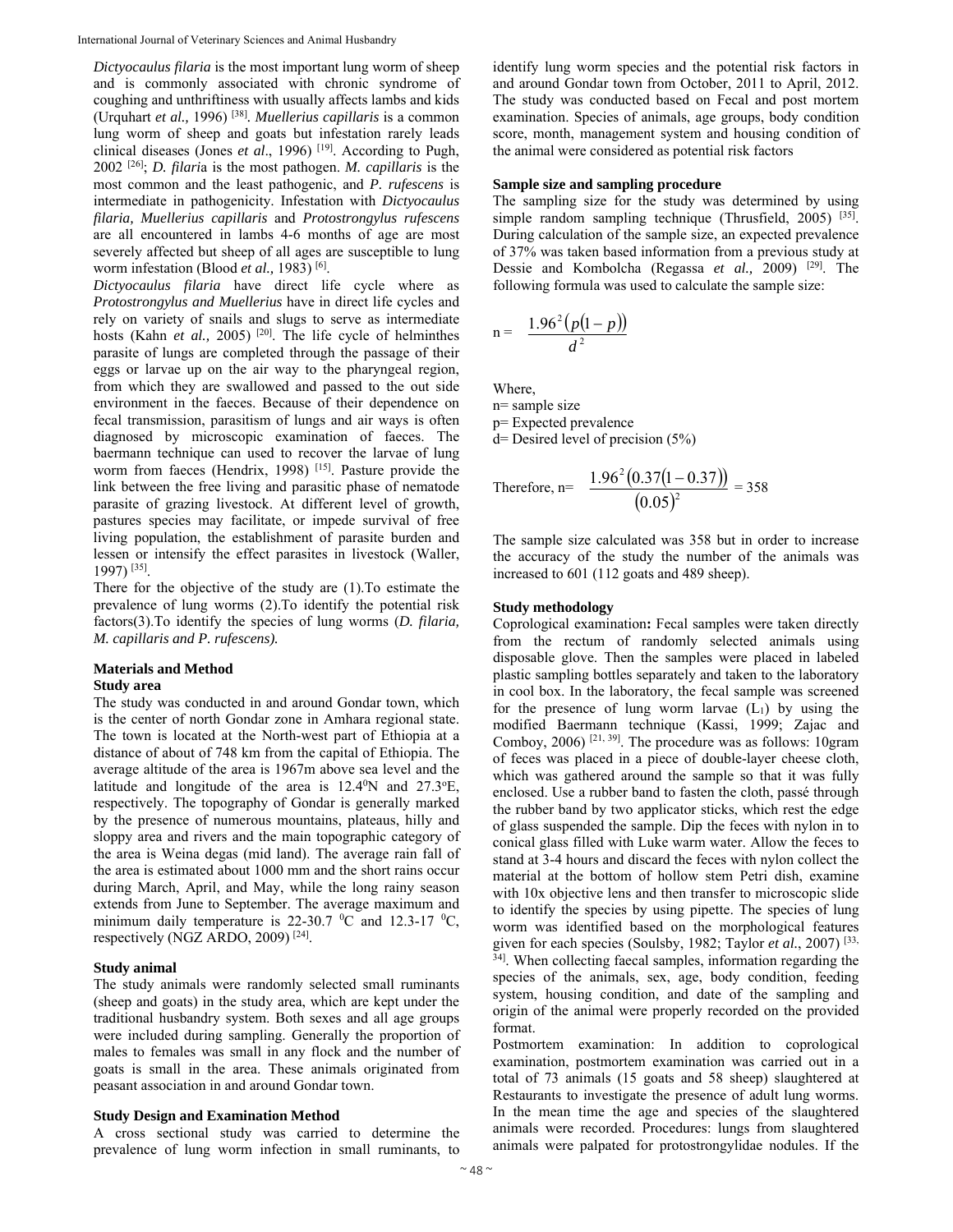International Journal of Veterinary Sciences and Animal Husbandry

nodules were present the area was trimmed of and worms extracted from the tissue by gently compressing small non calcified nodules or a part of large nodules between two glass slides and carefully teasing the worm away from the tissue using thumb forceps. Air passage was opened starting from the trachea down to the small bronchi with fine blunt pointed scissors to detect the presence of adult Dictyocaulidae (Kassai, 1999) [21].

# **The sensitivity and specificity of the modified Baermann technique**

In this study a trial was made to evaluate the ability of the modified Baerman technique to detect lungworm infected and non infected animals correctly in relation to the gold standard postmortem examination method. For this the same 73 sheep and goats were subjected to both coprological and postmortem examinations. The results of the two tests were placed in a two by two contingency table and then comparisons were made. The sensitivity of the modified Baerman technique was calculated as the proportion of the number of animals tested positive by both tests divided by the total number of animals in which lungworms were detected in postmortem examination (a/a+c). Specificity was calculated as the proportion of the number of animals tested negative by both examinations divided by the total number of animals in which lungworms were not detected in postmortem examination (d/b+d) (Thrusfield, 2005)<sup>[35]</sup>.

### **Data analysis**

The data collected from the study animals during both coprological and post mortem examinations were recorded on specially designed formats. The data were then coded and entered to computer Microsoft excel spreadsheet. All the statistical analyses were performed using STATA version 9 software. The prevalence was computed as the number of animals affected by the lungworms divided by the total number of animals tested multiplied by 100%. The association of the prevalence of lung worm infection with potential risk factors such as species, age, sex, BCS, month of sampling, feeding system, housing condition and PA was analyzed by using chi-square  $(X^2)$  test.

#### **Results**

## **Coprological examination**

Out of the total 601 small ruminants (489 sheep and 112 goats) examined by modified Baermann technique, 263 (43.79%) animals were found to be infected with lung worms. The prevalence of lungworm infection was not significantly (*P*>0.05) different between goats (44.64%) and sheep (43.55%) (Table 1).

**Table 1:** The prevalence of lung worm infection in sheep and goats

| <b>Species</b> | <b>No Animals</b><br>examined | No<br>positive | <b>Prevalence</b><br>$\frac{6}{2}$ | $\mathbf{X}^2$ | p-<br>value |
|----------------|-------------------------------|----------------|------------------------------------|----------------|-------------|
| Goats          | 112                           | 50             | 44.64                              |                |             |
| Sheep          | 489                           | 213            | 43.55                              | 0.0436         | 0.835       |
| Total          | 601                           | 263            | 43.76                              |                |             |

The results of the analysis of the prevalence of lung worm infection with the sex, age and BCS of sheep and goats are presented in Table 2. Accordingly, the infection was found to be significantly (*P*<0.05) associated with the sex of the animals. The prevalence was higher in females (46.8%) than males (34.9%). Age and BCS were not significantly associated with the prevalence of lung worm infection (*P*>0.05 in both cases).

**Table 2:** Prevalence of lung worm infection in small ruminants based on sex, age and BCS

| Factor          | No.<br>animals<br>examined | No.<br>animals<br>positive | <b>Prevalence</b><br>(%) | $\mathbf{X}^2$ | P     |
|-----------------|----------------------------|----------------------------|--------------------------|----------------|-------|
| <b>Sex</b>      |                            |                            |                          |                |       |
| Male            | 152                        | 53                         | 34.9                     |                |       |
| Female          | 449                        | 213                        | 46.8                     | 6.54           | 0.011 |
| Age             |                            |                            |                          |                |       |
| $<1 \text{ yr}$ | 152                        | 63                         | 41.4                     |                |       |
| $1-3$ yrs       | 324                        | 148                        | 45.7                     |                |       |
| $>3$ yrs        | 125                        | 52                         | 41.6                     | 1.05           | 0.591 |
| <b>BCS</b>      |                            |                            |                          |                |       |
| Very thin       | 27                         | 10                         | 37.0                     |                |       |
| Thin            | 79                         | 39                         | 49.4                     |                |       |
| Moderate        | 346                        | 150                        | 43.4                     |                |       |
| Fat             | 149                        | 64                         | 43.0                     | 1.57           | 0.667 |

This study showed a significant ( $P = 0.001$ ) variation in the prevalence of lungworm infection between the different PAs from which animals were sampled. The highest prevalence was observed in Debarka (56.75%) followed by Weleka (51.75%) and the lowest was observed at Tseda PA (30.30%). However, the occurrence of lung worm infection was not significantly  $(P>0.05)$  affected by the month of sampling (Table 3).

|           | Factor   | <b>No Animals examined</b> | <b>No. animals Positive</b> | Prevalence (%) | $\mathbf{X}^2$ | <b>P-value</b> |
|-----------|----------|----------------------------|-----------------------------|----------------|----------------|----------------|
|           | PA       |                            |                             |                |                |                |
|           | Debarka  | 111                        | 63                          | 56.76          |                |                |
| $\bullet$ | Fersbet  | 166                        | 64                          | 38.55          |                |                |
| $\bullet$ | G.town   | 111                        | 47                          | 42.34          |                |                |
| $\bullet$ | Tseda    | 99                         | 30                          | 30.30          |                |                |
| ٠         | Weleka   | 114                        | 59                          | 51.75          | 19.78          | 0.001          |
|           | Month    |                            |                             |                |                |                |
|           | November | 81                         | 39                          | 48.14          |                |                |
| ٠         | December | 168                        | 84                          | 50             |                |                |
|           | January  | 137                        | 57                          | 41.61          |                |                |
| $\bullet$ | February | 117                        | 52                          | 44.44          |                |                |
|           | March    | 98                         | 31                          | 31.63          | 9.4288         | 0.051          |

**Table 3:** Prevalence of lung worm infection in small ruminants displayed based on PA and month of study

A test conducted to see the association between the prevalence of lung worm infection and the feeding and housing condition of the animals showed no significant

association with both factors (*P*>0.05 for each factor) (Table 4).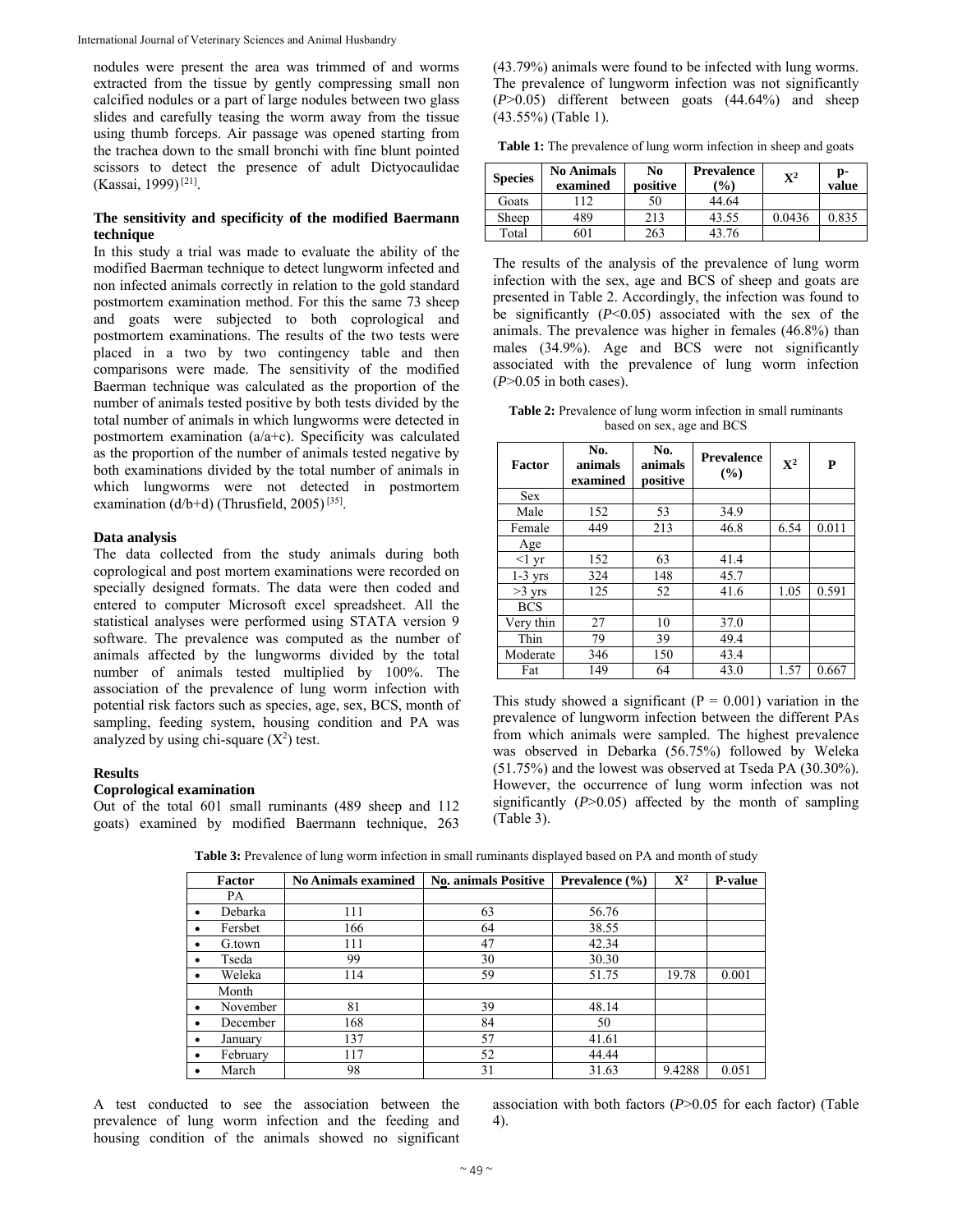**Table 4:** The prevalence of lung worm infection in small ruminants displayed based on feeding and housing systems

| Factor |                                      | No. animals examined | No. positive | <b>Prevalence</b> $(\% )$ | $\mathbf{X}^2$ |       |
|--------|--------------------------------------|----------------------|--------------|---------------------------|----------------|-------|
|        | Feeding system                       |                      |              |                           |                |       |
|        | Free ranging                         | 566                  | 243          | 42.93                     |                |       |
|        | Free ranging with supplementary feed |                      | 20           | 57.14                     | 2.70           | 0.100 |
|        | Housing condition                    |                      |              |                           |                |       |
|        | In door                              | 103                  | 54           | 52.43                     |                |       |
|        | Out door                             | 498                  | 209          | 41.97                     | 3.79           | 0.051 |

#### **Postmortem examination**

Postmortem examination of lungworms was performed on 73 small ruminants slaughtered at restaurants of which 34(46.57%) animals were found to be infected with different species of lung worms. As in coprological examination, there was no significant (*P*>0.05) difference in prevalence between sheep and goats, although it tends to be higher in goats (Table 5).

**Table 5:** Prevalence of lung worm in sheep and goats based on postmortem examination

| <b>Species</b> | No Animals<br>examined | No<br>positive | Prevalence<br>$\frac{1}{2}$ | $\mathrm{X}^2$ | P-<br>value |
|----------------|------------------------|----------------|-----------------------------|----------------|-------------|
| Goats          |                        |                | 53.33                       |                |             |
| Sheep          | 58                     | 26             | 44.83                       | 0.346          | 0.556       |
| Total          |                        | 34             | 46.57                       |                |             |

Unlike the coprological examination, there was a significant (*P*<0.05) association between prevalence of lung worm and age of the animals. The prevalence was considerably higher in young animals <1yr (75%) than adult animals (38.6%) (Table 6).

**Table 6:** Prevalence of lung worms in sheep and goats based on age in postmortem examination

| Age           | No<br><b>Animals</b><br>examined | No<br>animals<br>positive | <b>Prevalence</b><br>$($ %) | $\mathbf{X}^2$ | p-value |
|---------------|----------------------------------|---------------------------|-----------------------------|----------------|---------|
| $\leq$ l vear |                                  |                           | 75                          |                |         |
| .-3 year      | 57                               | າາ                        | 38.6                        | 6.65           | 0.01    |

#### **Species identification**

In coproplogical examination, three species of lung worms' namely *D. filaria, M. capillaries* and *P. rufescens* were identified in both sheep and goats. In sheep, *D. filaria* was the most prevalent (52.1%) while *P.rufescens* was the least (14.6%). However in goats, *M. capillaries* was the dominant species (56%) and *P. rufescens* was the least (2%). There was a significant variation in the proportions of *M. capillaries* and *P. rufescens* between sheep and goats but no significant difference was observed for *D. filaria* (Table 7).

**Table 7:** Species of lung worm identified in sheep and goats in coprological examination

| <b>Species of</b><br>lung worm |                | <b>Proportion</b><br>(%) | <b>Test for differences</b><br>between sheep and<br>goats |      |                |
|--------------------------------|----------------|--------------------------|-----------------------------------------------------------|------|----------------|
|                                | <b>Overall</b> | <b>Sheep</b>             | Goats                                                     | Z    | <b>P-value</b> |
| D. filarial                    | 50.2           | 52.1                     | 42.0                                                      | 1.13 | 0.259          |
| M. capillaries                 | 37.6           | 33.3                     | 56.0                                                      | 2.82 | 0.005          |
| P. rufescens                   | 12.2           | 14.6                     | 2.0                                                       | 2.21 | 0.027          |

In postmortem examination the same three species of lungwrms were identified as in coprological examination. Similar to coprological examination, *D. filaria* and *M. capillaris* were the dominant species observed in sheep and

goats, respectively while *P. rufescens* was the least prevalent in both species of animals (Table7).

**Table 8:** Lung worm species identified in sheep and goats in postmortem examination

| <b>Species of</b><br>lung worm | Proportion $(\% )$ |              |       | <b>Test for</b><br>differences<br>between sheep<br>and goats |       |
|--------------------------------|--------------------|--------------|-------|--------------------------------------------------------------|-------|
|                                | <b>Overall</b>     | <b>Sheep</b> | Goats | Z                                                            |       |
| D. filaria                     | 44.1               | 46.2         | 37.3  | 0.004                                                        | 0.97  |
| M. capillaris                  | 41.2               | 38.5         | 50    | 0.17                                                         | 0.867 |
| P. rufescens                   | 14.7               | 15.4         | 12.5  | 0.37                                                         | 0.713 |

## **Evaluation of the sensitivity and specificity of the modified Baermann technique**

In this study a trial was made to evaluate the sensitivity and specificity of the modified Baerman technique to detect the larvae (L1) of lungworms in the faeces in relation to the gold standard postmortem examination. According based on the given formula, the sensitivity and specificity of the modifief Baermann technique computed as 79% and 100% respectively (Table 8)

| <b>Table 9:</b> Evaluation for test agreement between coprological and |  |
|------------------------------------------------------------------------|--|
| post mortem examinations                                               |  |

|                                            | <b>Postmortem examination</b> |                   |       |  |  |  |
|--------------------------------------------|-------------------------------|-------------------|-------|--|--|--|
| <b>Fecal examination</b>                   | Lung worm<br>$(+ve)$          | Lung<br>worm(-ve) | Total |  |  |  |
| Larvae $(+ve)$                             |                               |                   | 27    |  |  |  |
| Larvae (-ve)                               |                               | 39                |       |  |  |  |
| Total                                      | 34                            | 39                |       |  |  |  |
| Sesitivity = $a/a+c = 27/34 = 0.79 = 79\%$ |                               |                   |       |  |  |  |

Specificity =  $d/b+d = 39/39 = 1 = 100\%$ 

# **Discussion**

The present study revealed an over all prevalence of 43.76% lungworm infection in small ruminants in and around Gondar town by coprological examination. This finding is relatively lower than the prevalence reported by some previous studies: 53.6% in six districts of Wello (Alemu *et al.,* 2006) [2], 49% in and around Debre Birhan (Habtamu, 2010) [13] and 58% in Assela (Wondowoson, 1992)<sup>[36]</sup>. However it is higher than the 36.7% report from Dessie and Kombolcha districts (Regassa *et al*., 2009) [29] and 33.83% from Gondar town (Addis *et al*., 2011). The reason for such variation may by the different agro ecological conditions of the country, animal husbandry system and the competence of the investigator to detect the larvae of the parasite in the faeces. The observed prevalence is slightly lower than the prevalence obtained from postmortem examination (46.57%); however the sample size used for the latter was very small.

In both coprological and postmortem examinations, there was no significant variation (*P*>0.05) in the prevalence of lungworm infection between goats and sheep, although it tended to be higher in goats. When the feeding behavior of the two species is considered, naturally goats are browsers and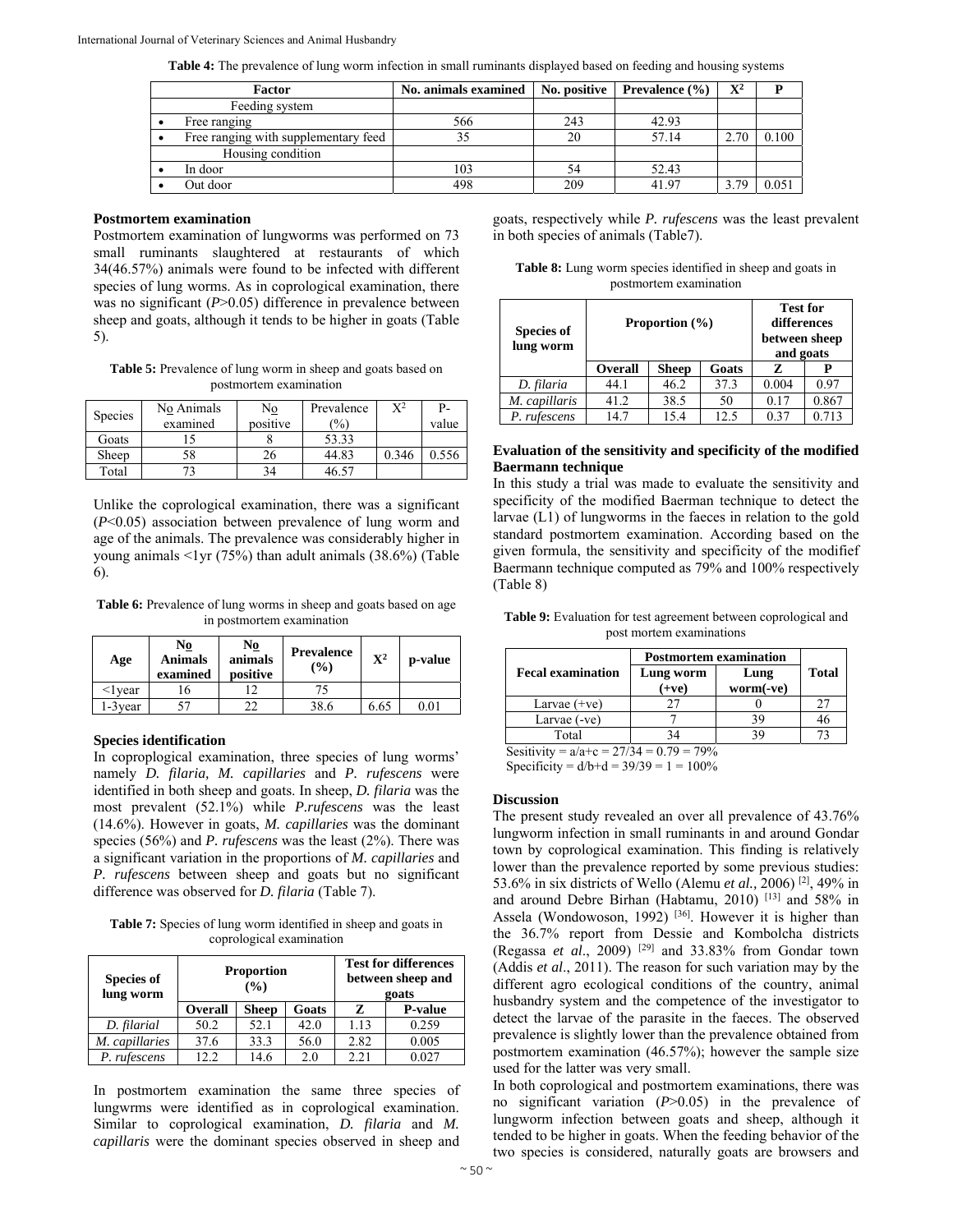thus less exposed to helminthes than sheep, which are used to grazing close to the ground and consequently more exposed to the infective larvae on pasture. However due to deterioration of browsing plants associated with expansion of agricultural activities and deforestation, nowadays it is common to see goats grazing on communal pastures along with sheep and therefore both species are equally exposed to lungworm infection. The present finding is contrary to previous studies which reported a significantly higher prevalence in goats than sheep (Alemu *et al*., 2006; Addis *et al.*, 2011) [2] or in sheep than goats (Regassa *et al*., 2010).

In the present study three species of lungworms were identified in both sheep and goats in both coprological and postmortem examinations; however with different proportions. *D. filaria* and *M. capillaries* were the most prevalent species identified in sheep and goats, respectively while *P. rufescens* was the least dominant in both species of animals. This finding is inconsistent with previous studied (Alemu *et al*., 2006; Regassa *et al*., 2010) [2] where *M. capillaries* was reported to be the most dominant species in both sheep and goats. However it is quite in agreement with the result of Addis *et al*. (2010) [1]. The marked difference in the proportion between *D. filaria* and the other two species (*M. capillaris* and *P. rufescens*) is associated with the differences in life cycle of these lung worms. *D. filaria*, has a direct life cycle and also takes less time to reach the infective stage and after ingestion, the larvae can appear in the feces in a few weeks (Soulsby, 1982) [33]. Compared with *D. filaria,* the transmission of *P. rufescens* and *M. capillaris* is epidemiologically complex vent involving the animal host, parasite and intermediate host. Further more, the development of 1st stage to infective stage larvae in the snail takes 12 to14 days and the prepatent period in the final host reaches 30 to 40 days. The probabilities of infection, transmission and reinfection would therefore be much lower compared with *D. filaria* (Urquhart *et al*., 1996) [38].

Similar to a previous study (Alemu *et al.,* 2006) [2], the present study indicated that females animals were significantly  $(p<0.05)$  more susceptible to lung worm infection than males. However, the study carried out by Regassa *et al.,* (2010) showed no significant variation. There are two possible explanations for the observation of higher prevalence in females than males. The first is that the resistance of infection in females might have been abrogated at time of parturition and early lactation. This periparturient relaxation of resistance in females results in inability to expel adult worms (Craig, 1998). The other possible reason could be the dominance of the numbers of females over males. The total number of female and male animals sampled in the current study was 449 (74.7%) and 152 (25.3%), respectively. The number of females is almost three times that of males. This big variation in sample size between females and males might have caused such difference in prevalence. Therefore, further study is required to verify this fact.

Age of the animals was not significantly (*P*>0.05) associated with the prevalence of lung worm infection. Almost an equal level of infection was observed between young (41.4%) and older (41.6%) animals and the prevalence in the adult age group (45.7%) was slightly higher than that of the other age groups. This finding is inconsistent with that of previous studies (Alemu *et al*., 2006; Regassa *et al*., 2010) [2] where the infection tended to increase with increasing of age. Contrary to all these reports, Addis et al. (2010) <sup>[1]</sup> have reported a decrease in prevalence with increasing of age.

In contrast to some studies which reported significant association of lungworm infection with poor BCS (Sisay, 2008) [32], the prevalence of lung worm infection in the present study was not significantly (*P*>0.05) associated with the BCS of the animals. Out of the total 601 animals examined only 106 (17.6%) scored thin to very thin BCS while the majority (82.4%) of animals sampled scored moderate to fat BCS. The small sample size of thin and very thin animals compared to the larger size of moderate and fat animals in the present study could be a possible reason for the absence of association. It was reported that animals with low body condition scores appear to be less compatible in getting ride-off lung worm infection than animals that have high body condition score (Kimberling, 1988)<sup>[22]</sup>.

In this study the prevalence of lung worm infection was significantly  $(P = 0.001)$  associated with the peasant association from which samples were taken. Such variation may be the result of altitudinal differences between the PAs, accessibility to anthelmintic medication and the level of awareness of the owner. The monthly dynamics of lung worm infection during the study period showed that the prevalence was relatively higher in November and December, then declined from January through March; however, the monthly variation was not significant (*P*>0.050). This finding is inconsistent with that of others (Alemu *et al.,* 2006; Regassa *et al.,* 2010) [2] who reported a significant monthly variation with a sharp decline from November to March associated with the progress of the dry period.

The test made to evaluate the diagnostic capability of the modified Baermann technique has revealed that the sensitivity and specificity of the method to be 79% and 100%, respectively. This shows that when the Barman technique is applied to test sheep and goats for lungworm infection it misses only 21 infected animals out of 100 but it never misses a non infected animal.

#### **Conclusion and Recommendation**

The current study showed 43.76% and 46.57% of prevalence of lung worm infection in small ruminants in coprological and postmortem examination, respectively. All the three important lung worm species: *D. filaria, M. capillaris* and *P. rufescens* were identified in both sheep and goats. The observation of such a level infection in a season known to be dry in Ethiopia suggests the existence of suitable ecological conditions in the study area for the survival and perpetuation of the parasite throughout the year. Furthermore, the observed high prevalence coupled with the presence of all the important lungworm species reminds that the parasite could be a threat for small ruminant production in the area.

This study has signified that sex (being female) of the animals and peasant associations are the two important risk factors associated with the occurrence of lungworm infection in small ruminants in the study area. However, the association of infection with sex requires further verification as the number of male animals involved in the study is very small compared to females. Furthermore, the absence of association between lungworm infection and species of animal, age, body condition and month of the year should be confirmed through a further research.

## **Based on the above facts the following recommendations are forwarded**

 Two strategic treatments using broad spectrum or specific anthelmintics, one at the beginning of dry season and the other at the end of long rainy season, should be applied to reduce the high level of infection in the area,